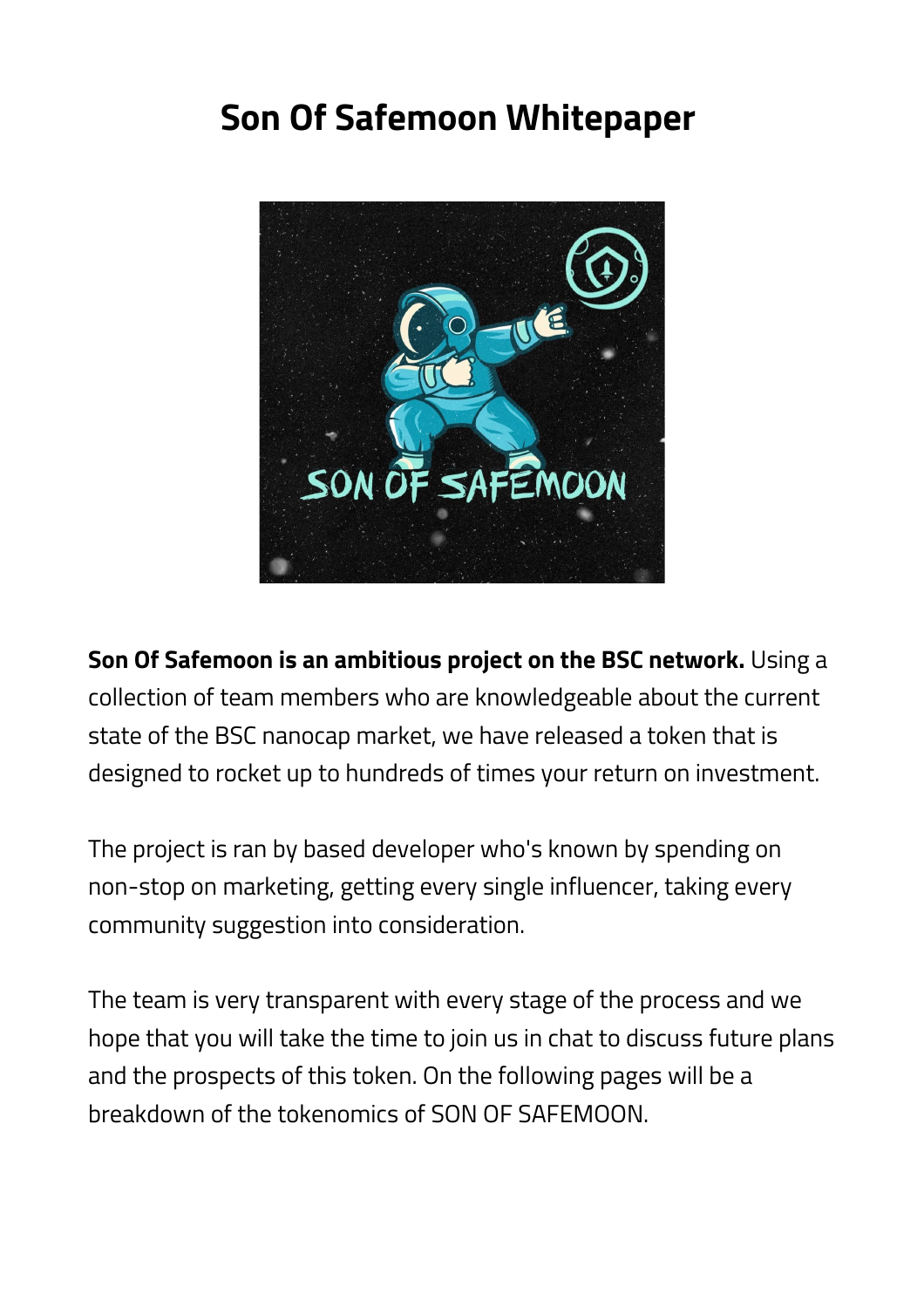# **TOKENOMICS**

There is a max transaction limit of 2% of the total supply, with a maximum wallet size of 3%.

A 10% tax is taken out of each SON OF SAFEMOON transaction, distributed as follows:

> **6% Marketing 2% Buyback 2% Liquidity Pool**



These tokenomics allow for SON OF SAFEMOON's marketing wallet to grow so we spread our mission statement, a buyback to help with the dips on our way out of orbit and a rising price floor with a larger liquidity pool. See page 3